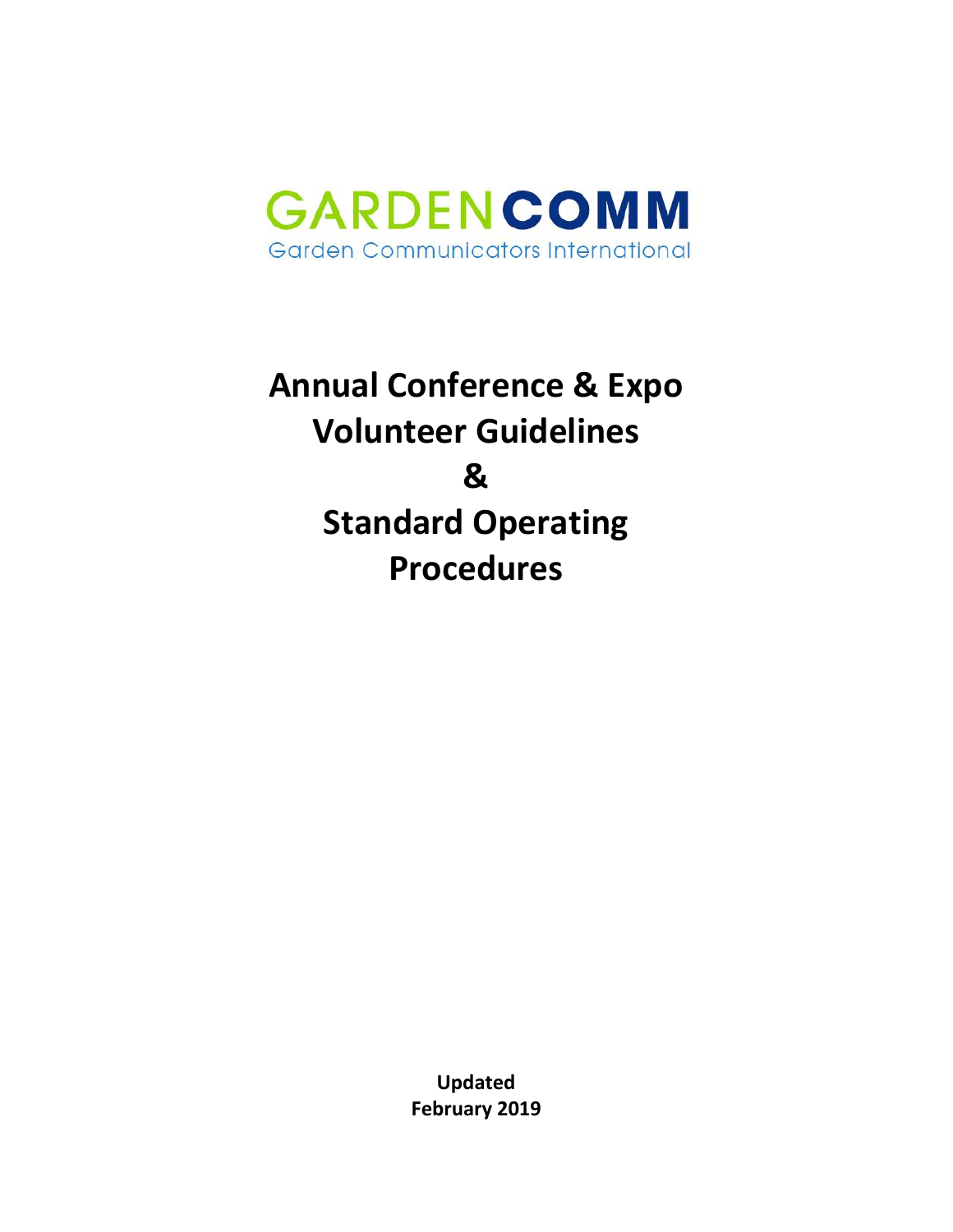### **Annual Conference & Expo Volunteer Guidelines & Standard Operating Procedures**

#### **GardenComm Annual Conference & Expo Objective**

As an organization devoted to the education and professional development of garden communicators, the objective of the GardenComm Annual Conference & Expo is to provide a multi-functional event offering members the opportunity to expand their professional skills, investigate new products, collect story ideas and network with fellow garden communicators.

#### **Conference & Expo Priorities**

There will never be enough time to do everything everyone would like to do at an annual conference. Therefore, it is necessary to establish program priorities in order to utilize the available time most effectively. Accordingly, the Board of Directors has determined that time at the annual conference would ideally be allocated in the following manner:

| 40%        |
|------------|
| 40%        |
| 20%        |
| Throughout |
|            |

Given the time available from 1:00PM Friday through 9:00PM Monday, the GardenComm Education and Local Arrangements Committees have approximately  $\sim$  40 hours to utilize as follows:

| <b>Education Programming</b> | $~^{\sim}$ 12 Hours |
|------------------------------|---------------------|
| Story Tours                  | $~^{\sim}$ 12 Hours |
| Expm                         | $\approx$ 8 Hours   |
| <b>Break and Meals</b>       | $\approx$ 8 Hours   |
| Networking                   | Throughout          |

#### **Operational Structure**

Given the high degree of effort and large number of volunteers required to produce a good conference, it is necessary that a hierarchy of control be established and understood in order to avoid duplication of efforts, conflicts and related problems. Therefore, the chain of command for the GardenComm annual conference is as follows:

#### **Board of Directors**

While the board of directors delegates functions to committees and staff, the Board of Directors has final authority over all meeting plans and arrangements. Therefore, reports to the Board of Directors are necessary as required approval procedures will explain below.

#### **Program Committee**

The Annual Conference Program Committee consists of the President, Vice President, Past President, Annual Conference Local Arrangements Committee Chair and Executive Director. The Education Committee Chair is the GardenComm vice president who is the lead volunteer for all conference activities. Though the annual conference is held in a specific geographic area, the purpose of the Program Committee is to develop an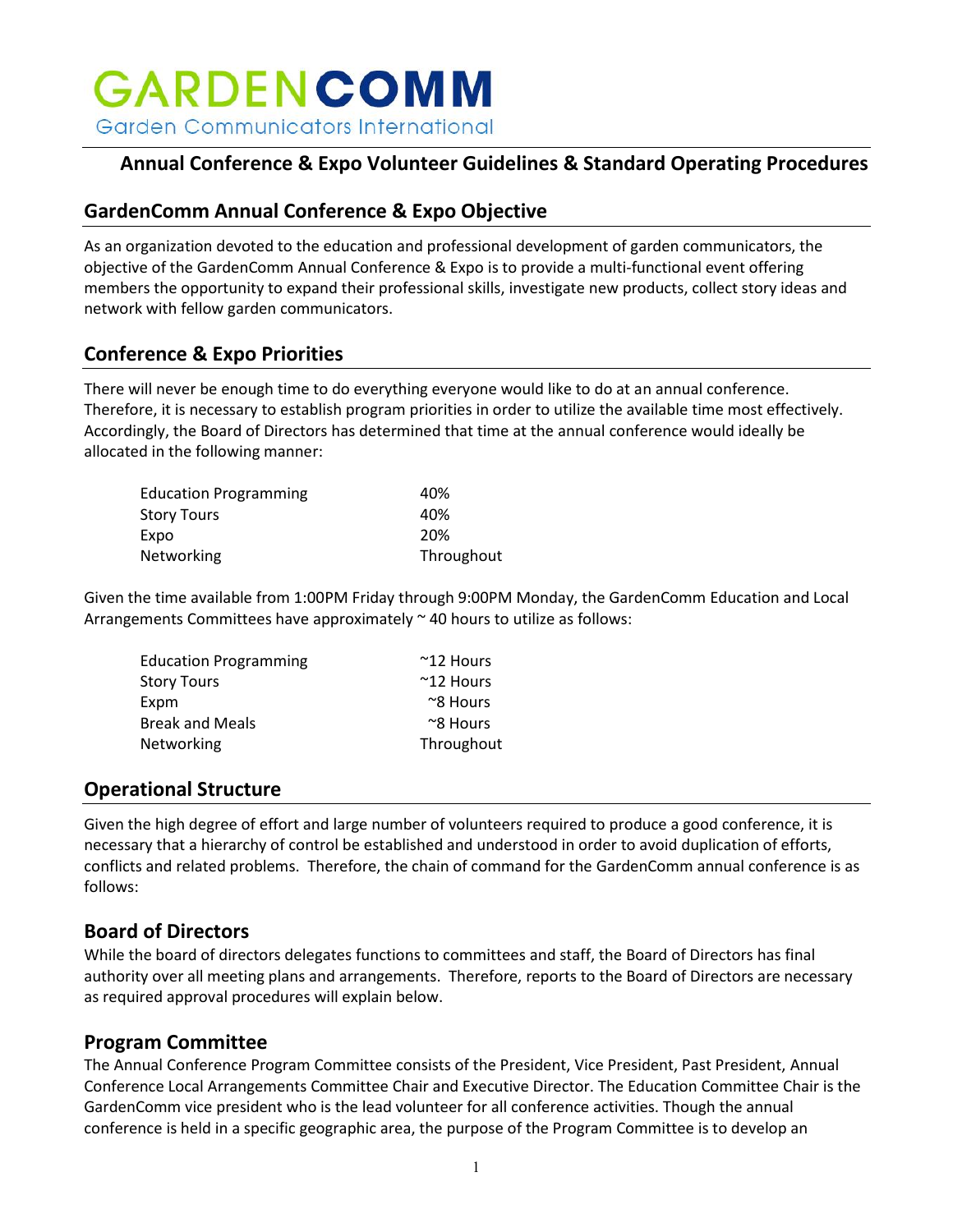#### **Annual Conference & Expo Volunteer Guidelines & Standard Operating Procedures**

educational program that meets the needs of a national audience. To ensure such national character, the Program Committee is charged with:

- 1. Developing the educational program content. Repeating topics in consecutive years is discouraged.
- 2. Recruiting speakers & negotiating fees within policies of the Board of Directors. Repeating speakers in consecutive years is discouraged.
- 3. Designation of the overall time schedule (time allotted for education, exhibit, social and tour programs)
	- a. Please note that members should be given a 1 hour break between changes in events (ie. Tours vs. education). This break should be extended to 1.5 hours in the event that a meal on their own is included in the break.
	- b. All tour and education scheduling must take place between 8:00AM and 5:00PM. Any scheduled event occurring outside of the allowed time slot must gain prior approval from the Board of Directors and meet all budgetary items.

#### *It is currently Board of Directors policy that pre-conference workshops will not be accepted because of Board of Directors and committee conflict and staffing limitations.*

#### **Local Arrangements Committee**

The purpose of the Local Arrangements Subcommittee is to recommend and organize local events and tour venues to maximize delegate exposure to the local gardening community, making the most effective use of allocated time and resources. The Local Arrangements Subcommittee is primarily charged with the task of:

- 1. Defining tour opportunities
- 2. Recommending local "event" sites
- 3. Arranging admission to facilities and private gardens
- 4. Providing & training tour guides and bus captains as well as providing bus captains instructions.
- 5. Recommending tour scheduling, i.e., morning vs. afternoon
- 6. Working with staff on arranging tour details such as
	- a. What routes buses will take
	- b. How much time to get from place to place
	- c. How much time at each site
	- d. Where can buses park, toilet facilities
	- e. What refreshment facilities are available
	- f. Where can we feed the delegates, etc.
- 7. Providing driver instructions for local transportation contractor.
- 8. In general, how do we show off the area in the least amount of time without rushing too much.

#### **Program Input from Local Arrangements Committee**

The Annual Conference Local Arrangements Subcommittee is also requested to support the Annual Conference Program Committee in program development in two areas:

1. **Topic Suggestions:** Does the local area have some unique educational program content to offer to all GardenComm members? If so, that should be brought to the attention of the Program Committee as early as possible in the form of a recommendation or request.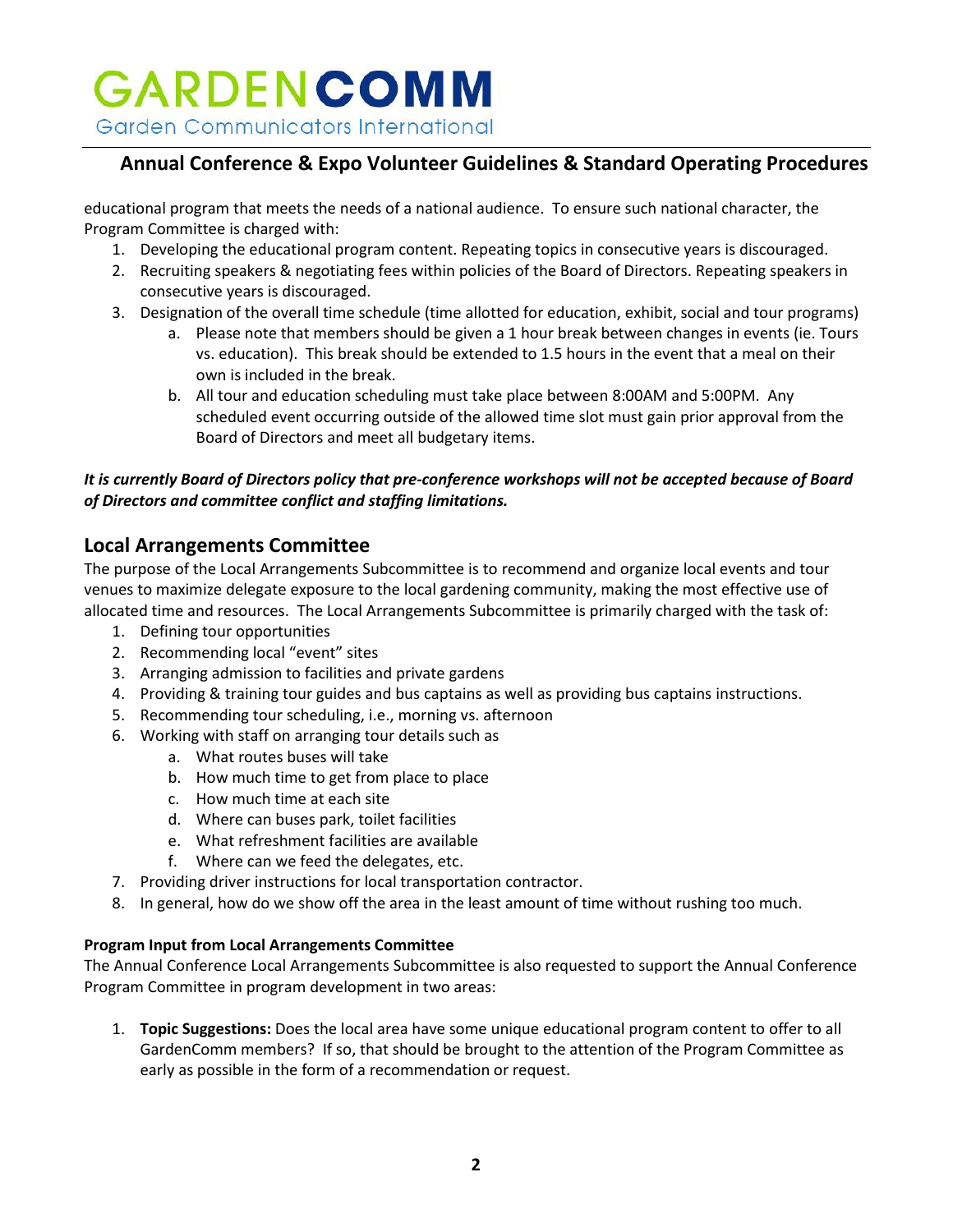#### **Annual Conference & Expo Volunteer Guidelines & Standard Operating Procedures**

2. **Speaker Talent:** Once the Program Committee has determined the subjects for the educational program, the Local Arrangements Committee may be requested to suggest local speakers who have particular expertise in those subjects.

#### *To avoid duplication and/or conflicts, the Local Arrangements Committee may not invite speakers or program participants without the prior approval of the Program Committee.*

#### **GardenComm Headquarters**

Staff is tasked to:

- 1. Support and advise the Program Committee and Local Arrangements Committee
- 2. Contract for all facilities and services including hotel arrangements, A/V, exhibits, food & beverage, transportation etc.
- 3. Sell exhibits
- 4. Coordinate sponsors
- 5. Assemble committee results and supervise promotional materials
- 6. Receive fees and handle registrations
- 7. All conference materials print production
- 8. Handle all budget, monetary and contract arrangements
- 9. Other tasks as mutually agreed and designated by the Board of Directors

#### **Getting Started**

#### **Assembling a Local Arrangements Committee**

The first step in forming a Local Arrangements Committee is identifying a local chairperson. We recommend the chair be someone who is not affiliated with local commercial ventures such as nurseries, garden centers or manufacturers. This avoids any conflicts of interest and objections by area vendors regarding tour selection and schedules. Ideally, the composition of the Local Arrangements Committee would include:

- 1. A GardenComm member garden writer as chair
- 2. A nursery industry representative
- 3. A garden center industry representative
- 4. A local garden club official
- 5. A local public garden/arboreta representative
- 6. A master gardener official
- 7. An Ag Extension representative

#### **Submitting a Host Proposal**

The GardenComm Board of Directors would like to commit meeting facilities 2-3 years in advance. This early commitment allows members to plan for future events. Longer commitments are generally undesirable because extended dates subject the association to higher levels of risk in the event of unforeseen economic, travel or membership changes that might adversely impact meeting attendance. Likewise, exceptional growth may cause the GardenComm to outgrow facilities once thought adequate for our needs at the time they were committed.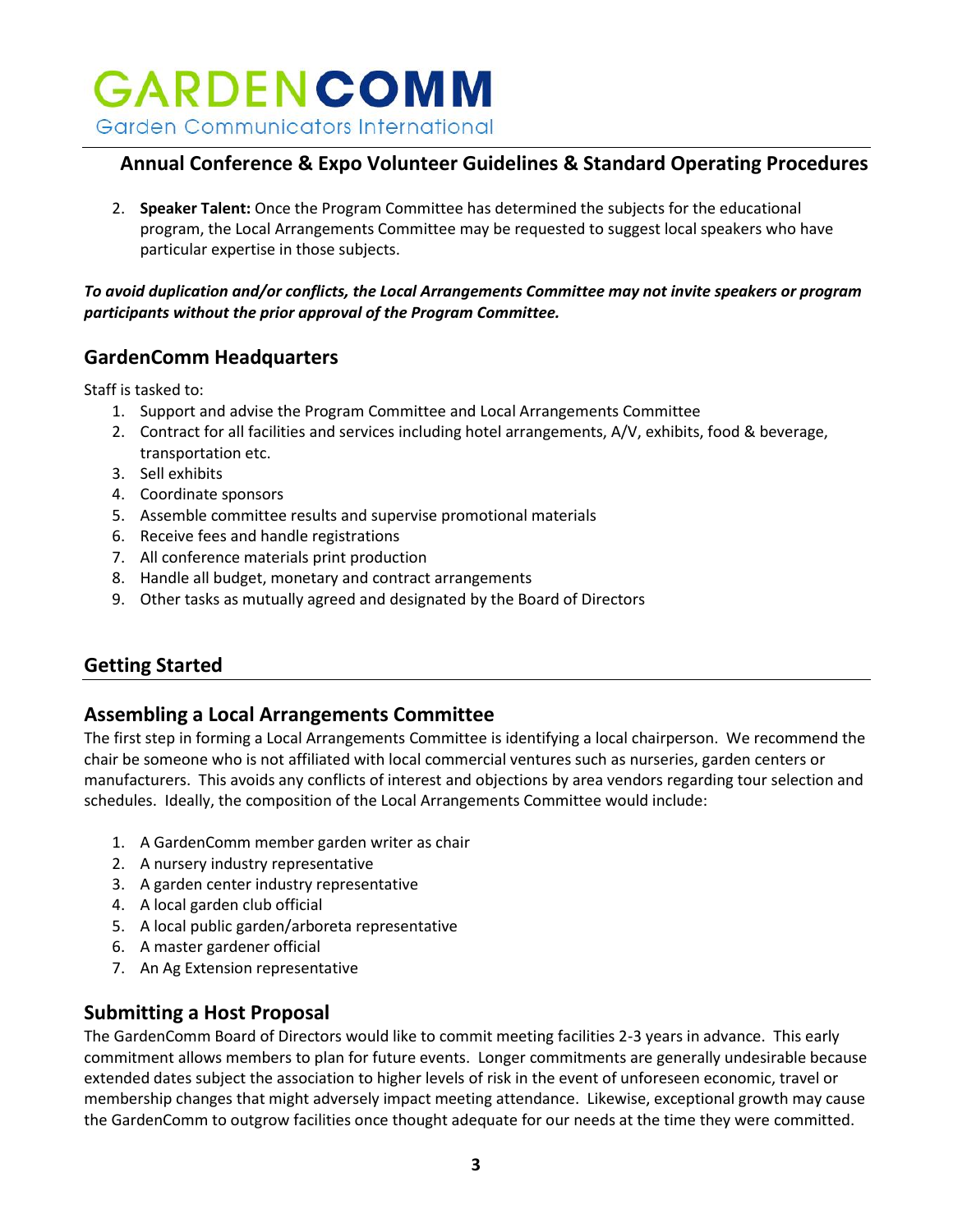### **Annual Conference & Expo Volunteer Guidelines & Standard Operating Procedures**

Prior to submitting a host proposal, the Local Arrangements Committee should inquire regarding existing and planned meeting commitments such as the following:

**2018: Chicago 2019: Salt Lake City 2020: Williamsburg 2021: Open 2022: Open**

It is the intention of the GardenComm Board of Directors to rotate annual conferences among the 7 regions on a West-to-East pattern (including variations for North and South as permitted within a region.)

A host proposal form should be prepared at least 2-4 years in advance. Information required should be submitted to the Executive Director by January 1, prior to the mid-term meeting of the GardenComm Board of Directors. The mid-term meeting is generally scheduled for February.

#### **A Host Proposal Form may be found in Appendix A of this document.**

#### **Determining a General Program Schedule**

A general program outline is provided in Appendix B. Priority is given to educational session development and story tour opportunities and lastly to expo. Story tours that support educational programming are preferred. For example, a visit to a rose garden would support a session on roses.

The Program Committee has primary responsibility for development of the overall program schedule. The Local Arrangements Committee should submit general recommendations for story tour opportunities and time requirements for such tours as early as possible. Preference for morning or afternoon tours should be stated for each program day.

The Program Chair and the Executive Director will prepare and submit a recommended conference time table to the Board of Directors for their approval. The results of the Board of Director's decision will be conveyed to the committees for final execution.

#### **Recommending Presentation Topics & Speakers**

Primary responsibility for program development is vested in the Program Committee. If the local area of the conference has any unique educational opportunities to offer to the Program Committee, the Local Arrangements Committee should advise the Program Committee as soon as possible. These recommendations will be considered along with other topics being addressed by the committee.

Once the Program Committee has determined the session topics and the list has been approved by the Board of Directors, the Local Arrangements Committee will be requested to advise on any local personnel who should be considered as a speaker for any topic listed. *However, no contact should be made by the Local Arrangements Committee with any speaker without the prior approval of the Program Committee. Once the proposed program is approved, the Local Arrangements Committee will be asked to communicate with local persons to encourage them to volunteer their time to speak at the* **GardenComm** *annual conference.*

### **Organizing Tours**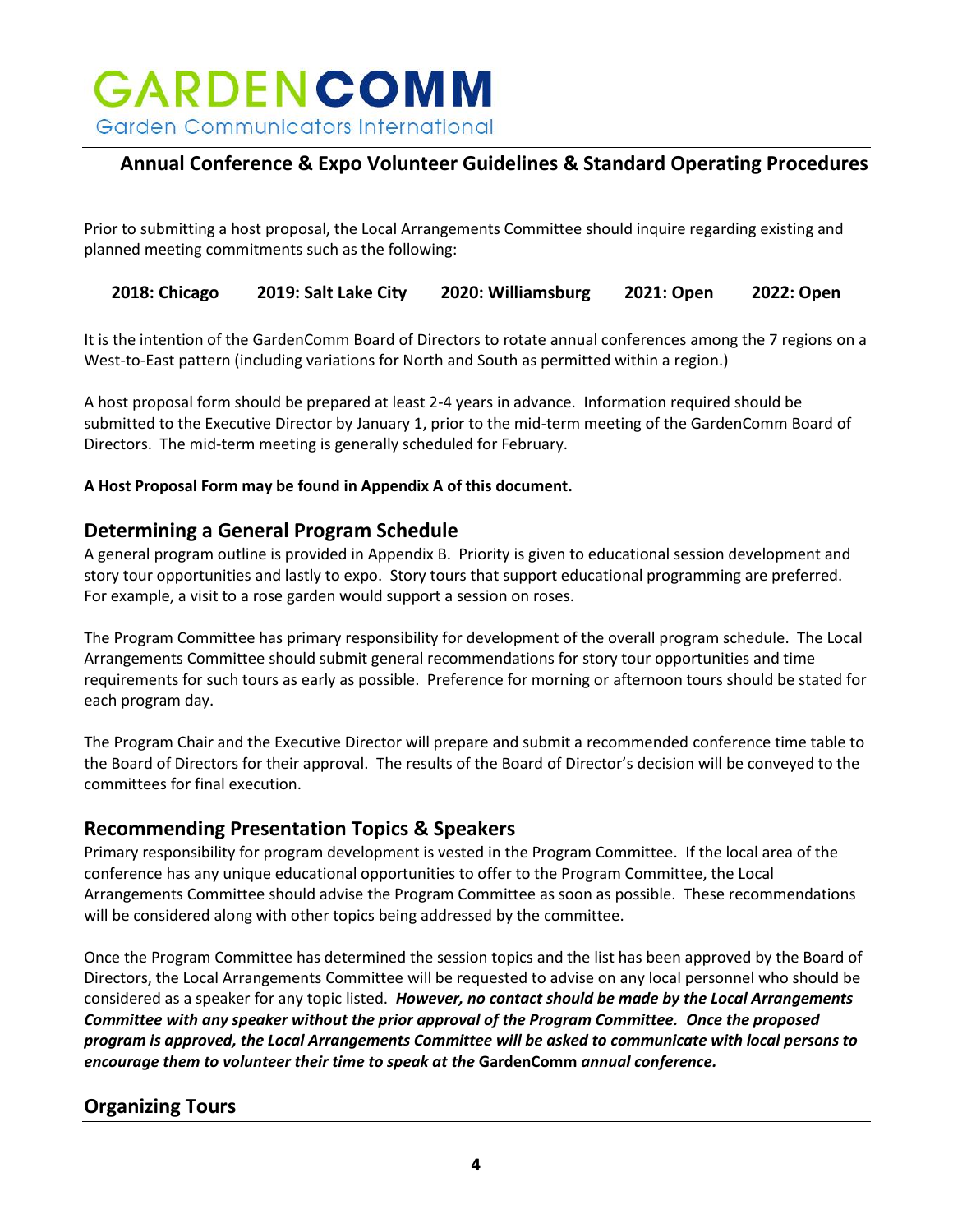#### **Annual Conference & Expo Volunteer Guidelines & Standard Operating Procedures**

#### **Tour Selection Criteria**

The purpose of the GardenComm conference story tours is:

- to provide members with opportunities for developing articles
- to expose members to new environments and issues represented by the local area
- to provide special access to sites and facilities not generally available to the public

The tour schedule may vary according to each year's program needs. In general, it begins on the first full day of meeting activities and ends two days later (typically Saturday-Monday). A post-conference tour **MAY** be proposed by the Local Arrangements Committee, **and if accepted**, will be offered on an optional basis on the fourth day (usually Tuesday). *It is currently Board of Directors policy that pre-conference tours will not be accepted because of Board of Directors and committee conflicts and staffing limitations.*

When developing the story tour program, it is recommended that private garden tours be included on at least one day. For other venues, the Local Arrangements Committee should ask 3 questions:

- **1. What about the tour site is unique?** For example, GardenComm members have seen countless nurseries. Is a proposed nursery tour going to offer something unique that will captivate the attention of members and provide ideas for new articles? Tours giving members access to facilities or personnel not available to the public offer a unique incentive for members to participate.
- **2. Does the tour support the educational program?** Tour sites that can be an extension of the conference educational program would be preferred over those that are unrelated to the program.
- **3. Is the benefit offered by a particular site worth the travel time to get there?** Obviously, time is limited and more time spent traveling means less time at a site or fewer sites we can see. Also, if members can visit a sight and get the same tour as with the group, they may choose to do that as a personal option.
	- **a. Maximum travel time for daily tours is 30 minutes.**
	- **b. Maximum travel time for any special event is 45 minutes.**

#### **Time Schedules**

When planning a tour, consideration must be given to the dynamics of moving a crowd. Loading at the hotel for initial departure will take 25 - 30 minutes from the initial loading to the departure of the last bus. The GardenComm staff will conduct the initial loading process and all buses must have all seats occupied (with the possible exception of the very last bus).

At each intermediate site, scheduling should allow 10 minutes to unload each bus and 15 minutes to reload. Therefore, 25 minutes at each stop is required for unloading and reloading each bus. If the buses do not arrive together and reload at the same time, the total time required to get organized to tour and depart each site will be greater than 25 minutes.

Travel time between stops must also be considered. The Local Arrangements Committee should actually drive the intended route for the tour in advance. Travel at the speed limit only, buses do not travel like autos.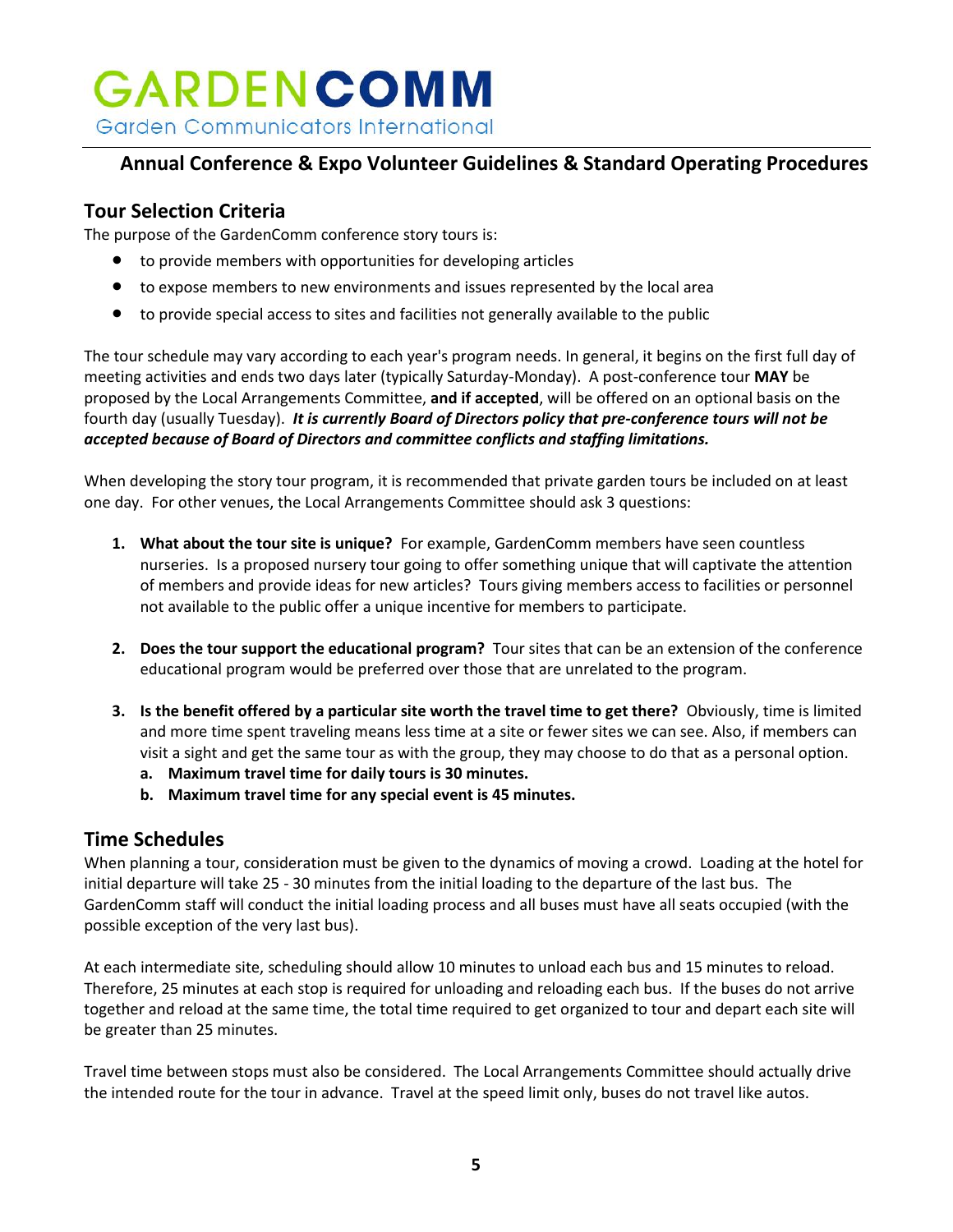#### **Annual Conference & Expo Volunteer Guidelines & Standard Operating Procedures**

Addresses for all tour stops and a clear path/route must be provided to all bus drivers and bus captains in the tour packets for all tours. A member of the local arrangements committee MUST run each bus route IN THE ORDER it appears in the packet.

**Pay attention to access limitations like low bridges, low power lines, one-way or narrow streets and no turn around or parking areas for buses. Are reasonable loading and unloading areas available? If not, build delays into the time schedule.**

*NOTE: If a tour falls seriously behind the time schedule, you may be required to curtail or skip a site visit to get back on schedule. That decision will be made by the senior* GardenComm *officer or staff member assigned to the tour. PLAN AHEAD AND BE CONSERVATIVE IN YOUR TIME SCHEDULES. It is easier to decide to stay at a site longer because you are ahead of schedule than to leave a site early because you are behind schedule.*

#### **Bus Captains**

The job of the bus captains is:

- to provide local information during tours
- to guide the bus drivers from site to site
- to assist staff with crowd control for unloading and reloading buses

The bus captains are expected to keep the tour on schedule and the bus drivers pointed in the right direction. **Do not assign bus captains who are not familiar with the entire route of the tour. One captain per bus is** 

**sufficient**. They should know all the details of each site:

- 1. Where we are going
- 2. How to get there
- 3. What we will see between here and there
- 4. When we should arrive
- 5. Where we unload and load
- 6. Assure passengers leave nothing on buses at any stop.
- 7. Who is the contact person when we arrive at each stop
- 8. What we will do while there
- 9. When do we leave
- 10. Start over at "a"

#### **Tour Refreshments**

The Local Arrangements Committee is responsible for arranging water on each tour day. Whenever possible, the Local Arrangements Committee should arrange for larger garden sites to sponsor the water. If sponsorships are not available, the Local Arrangements Committee will be responsible for pricing bottled water (12 oz bottles) submitting a request for funds to GardenComm staff, purchasing, and delivering water.

#### **Organizing Special Events**

The typical conference schedule has the possibility of one special event and two free evenings for members to seek local assistance. In the order of occurrence, these events are: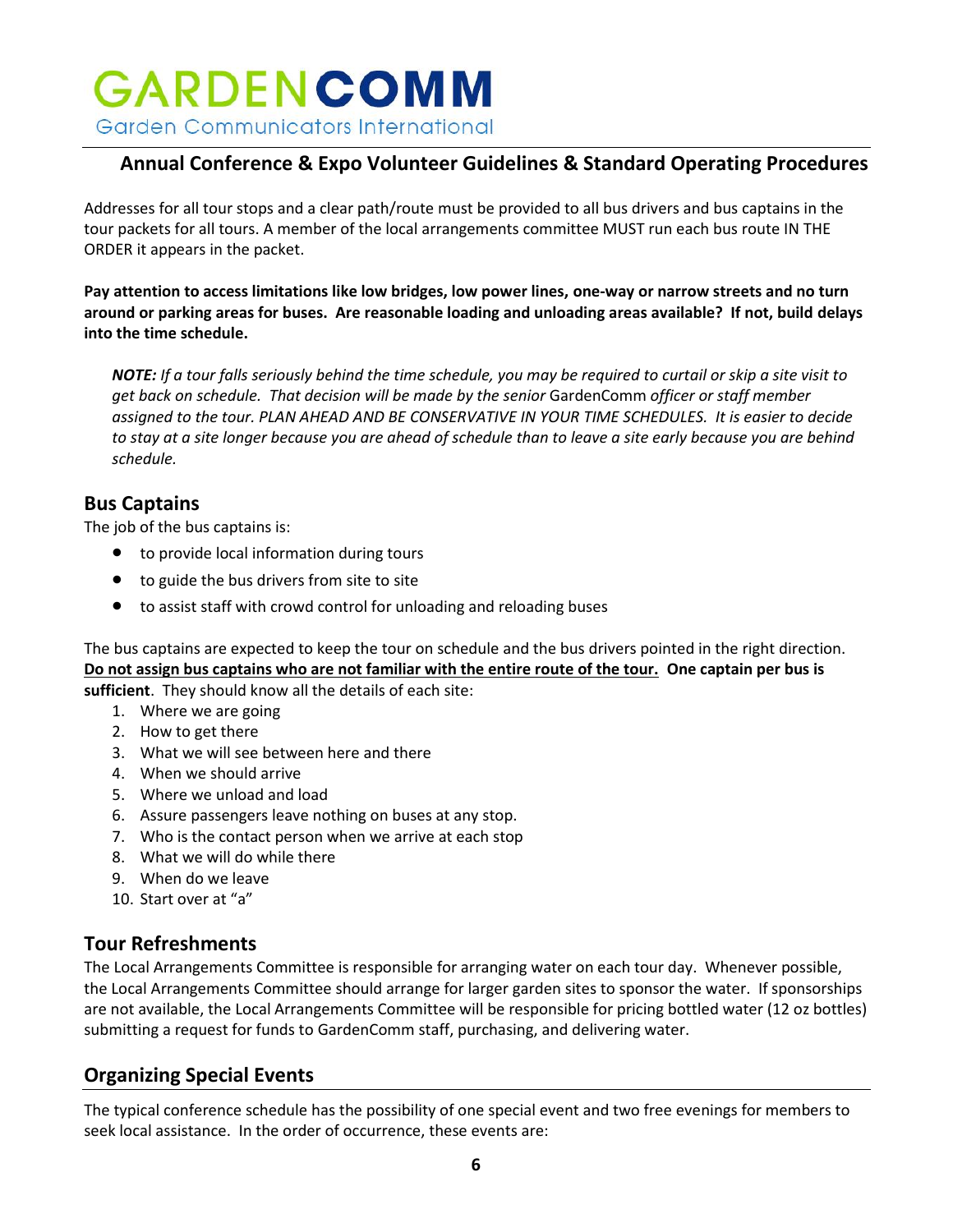### **Annual Conference & Expo Volunteer Guidelines & Standard Operating Procedures**

#### **Friday & Saturday Evening**

Beginning no earlier than the close of the exhibit hall at 8:00PM, delegates will be seeking dinner and entertainment. A list of recommended dining establishments should be prepared by the Local Arrangements Committee. If the hotel facilities are far from adequate restaurants, a request for group transportation should be submitted to the GardenComm office. The Local Arrangements Committee should determine a destination for each evening and recommend a time table for shuttle services.

#### **Sunday Evening**

Sunday evening may be utilized for a special event that is recommended by the Local Arrangements Committee. Past events have been at facilities such as the San Diego Wild Animal Park, Casa Loma, Longwood Gardens, and a dinner cruise on the Potomac River in Washington, DC. When reviewing options for the Sunday evening event, the following guidelines should be considered:

- 1. **Cost:** This event should be fully sponsored. If not sponsored, the cost including all food & beverages (including alcohol), facility rental fees, transportation, entertainment and other out-of-pocket expenses will be added to the overall registration fee for participants. Tour locations and costs must be submitted to the GardenComm office no later than 6 months in advance with a committed sponsor.
- **2. Attire:** If the event is scheduled at the end of a tour day, participants will be dressed to tour. The event should consider their attire. If they need to change, at least 60 minutes must be allowed for members to go to their rooms and return to the buses. **Ninety minutes would be preferred.**
- 3. **Duration:** After a day of touring, the special event **must** conclude by 9:00PM at the very latest. Members will typically begin preparing for return to the hotel around 7:30 - 8:30PM.
- 4. **Travel Time:** Maximum travel time for the special event is 45 minutes one way.

#### **Monday Dinner**

The Monday Awards & Honors Dinner will be held in the host hotel/facility. The banquet is a major food and beverage event for the GardenComm meeting that allows GardenComm to secure lower room rates and complimentary meeting space. Therefore, the banquet can be taken out of the hotel only if the event is covered completely by donated funds including all food, beverage, transportation and incidental expenses.

#### **Services & Facility Contracts**

All contracting for conference facilities and services is the responsibility of the GardenComm office. *No committee has authority to enter into any binding agreements in behalf of the association unless that authority is specifically conveyed by the Board of Directors.* The GardenComm office will invite recommendations from the Program and Local Arrangements Committees on hotel, catering, transportation and other contract services; however, the selection of all vendors will be the responsibility of the GardenComm office only. All facility arrangements must be made through the GardenComm meeting planner. Having the meeting planner as the one point of contact helps to eliminate conflicts and confusion with the hotels and other facilities.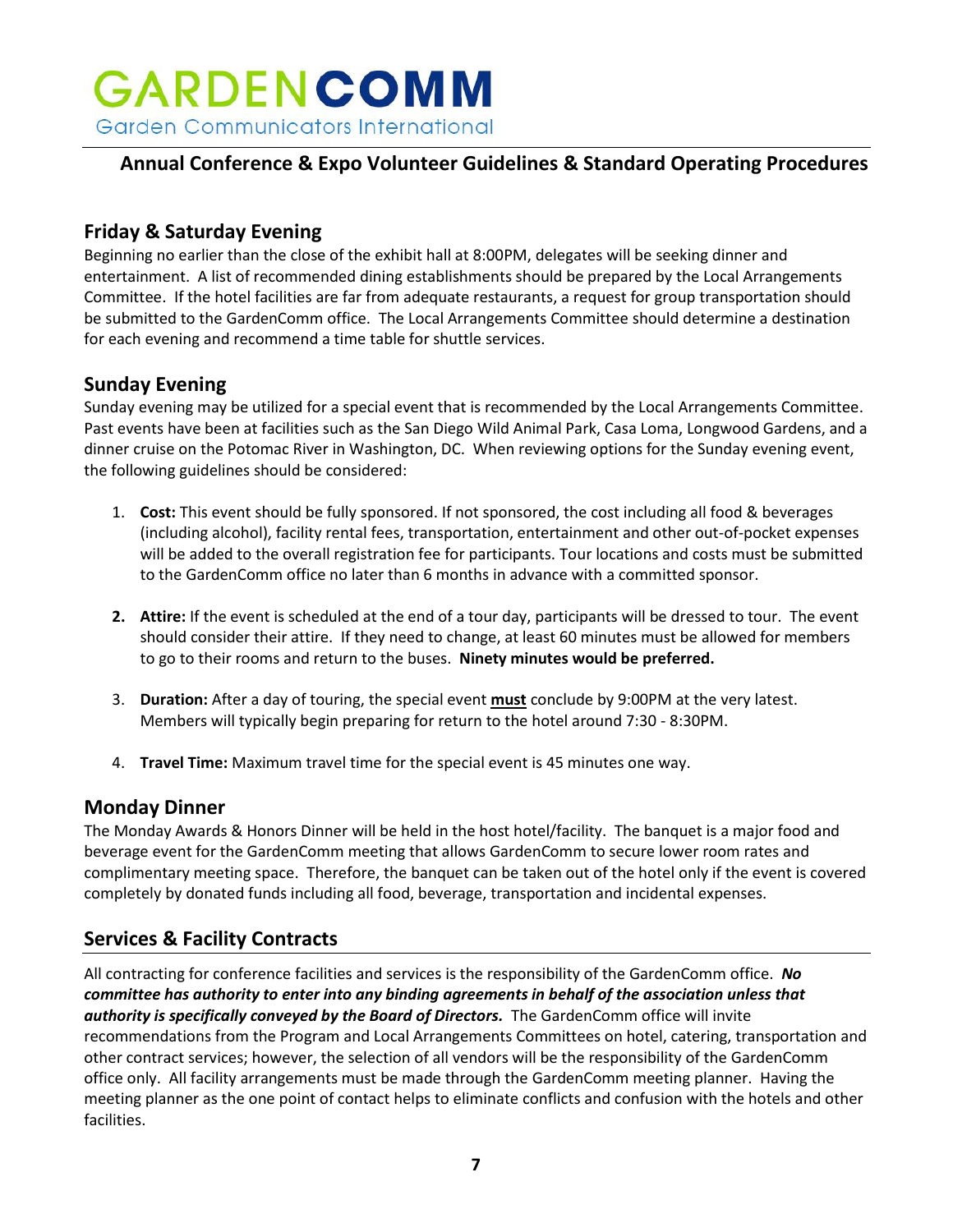### **Annual Conference & Expo Volunteer Guidelines & Standard Operating Procedures**

#### **Budget**

A preliminary budget for the conference is prepared by the Executive Director and approved by the Board of Directors at each annual conference for the following year (January to December). The final budget for the fiscal year is approved by the Board of Directors at its January, mid-term meeting. Special budget requests from the Program and Local Arrangements Committees should be submitted to the Executive Director 45 days prior to each board meeting. Conference budgets must cover the full cost of each registrant in the registration fee.

Any event not covered by registration fees must be fully sponsored before it can be added to the official program UNLESS an event is needed to fulfill specific food & beverage minimum contract provisions with the conference host facility. Examples of such events include:

- 1. First timer reception drink tickets
- 2. Friday evening exhibit hall reception food and drink tickets
- 3. Saturday evening exhibit hall reception food and drink tickets
- 4. Breakfast events
- 5. Sunday evening event
- 6. Coffee breaks
- 7. After party
- 8. Lunch events

#### **Expenses, Fees and Waivers**

The Program Committee receives 60+ volunteer proposals each year for the 14-21 conference presentation times. Most of the presenters at the GardenComm conference, including local area speakers, are volunteers. GardenComm Board of Directors policy on payment for speakers is as follows:

- 1. **Volunteered & Invited Presentations:** Single session participants will receive a \$250 honorarium plus oneday of free registration; panelists will receive a \$125 honorarium for a two-member panel plus one-day of free registration and a \$75 honorarium for a three member panel plus one-day of free registration. A maximum of 3 panelists per 1 hour concurrent session is permitted. Any presentation requiring the assistance of the GardenComm staff in planning or presentation preparation will be done on approval of billable hours.
- 2. **Keynote Presentation:** Honorarium, coach air fare and lodging for one night. Only presenters slated for keynote session time slots may be offered additional compensation of any sort.
- 3. **Post Conference Workshop: F**ee and coach travel. Workshop costs must be self sustaining. Workshops with low attendance will be canceled 30 days out. Presenters will not receive fee or travel in the event that the workshop is cancelled.
- 4. **Committee:** Like officers and directors, all committee members serve without compensation and are expected to register for the conference, except the Local Arrangements Committee Chair. Committee members may register at the lowest rate regardless of when they register. Any committee promotional or onsite expenses must be approved in advance. Receipts without prior approval will not be accepted.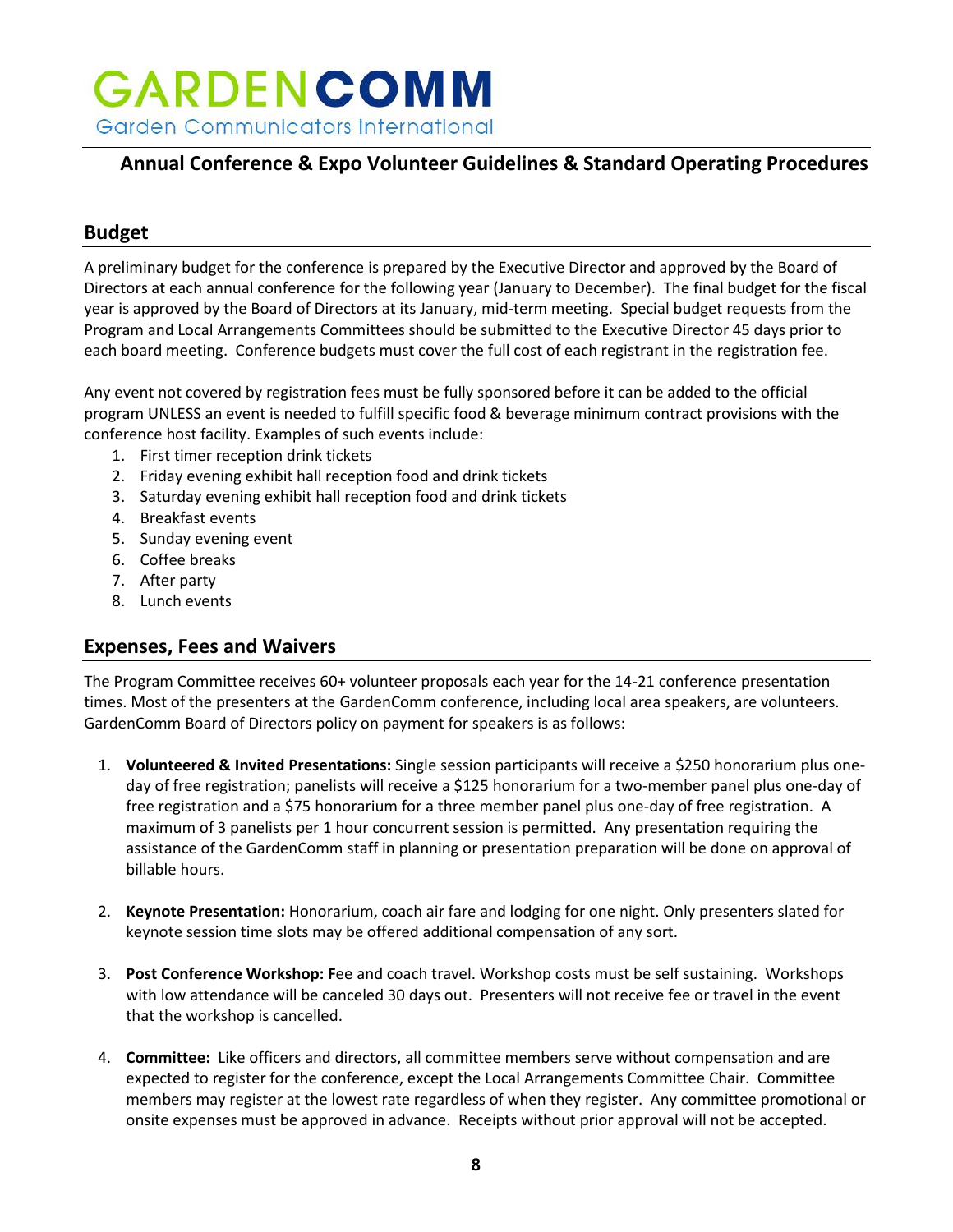#### **Annual Conference & Expo Volunteer Guidelines & Standard Operating Procedures**

5. **Bus captains** wishing to participate in the entire conference program are expected to register for the meeting at the lowest rate. Non-member bus captains may register at the member rate. However, bus captains who only participate in tours they are working need not register.

#### **Sponsor Solicitation**

Coordinating sponsors is the responsibility of the GardenComm office and Sponsorship Committee. In order to avoid problems with companies being solicited for different events of the same meeting or being solicited for events already sponsored, the GardenComm office will coordinate contact with potential sponsors. Committee sponsor contacts should be sent to the GardenComm officeby January of the year of the meeting to coordinate recruitment activities. Sponsor recruitment usually begins in January of each year.

#### **Other Activities**

#### **Local Information Table**

A table is reserved in the registration area for local information items. Maps, restaurant guides, public parks/gardens and similar information of a *NON-COMMERCIAL* nature may be distributed from the local information table. Commercial or promotional literature for companies or individuals may not be displayed. All commercial literature should be distributed from the exhibit booths only. Inappropriate material will be removed from the information table by GardenComm staff as necessary.

#### **Tote Bags and Give-Aways**

The conference budget does not always allow for provision of tote bags and similar give-aways. Such items may be sponsored; however, no give-aways may be accepted from vendors for distribution from the registration desk unless it is part of a paid sponsorship package. All other commercial promos must be distributed from booths in the exhibit hall only.

#### **Jim Wilson Mentoring Award (Local Recognition Award)**

The Local Arrangements Subcommittee is responsible for submitting to the GardenComm Board of Directors one nominee for the Jim Wilson Mentoring Award. Nomination and award criteria is provided on the GardenComm website.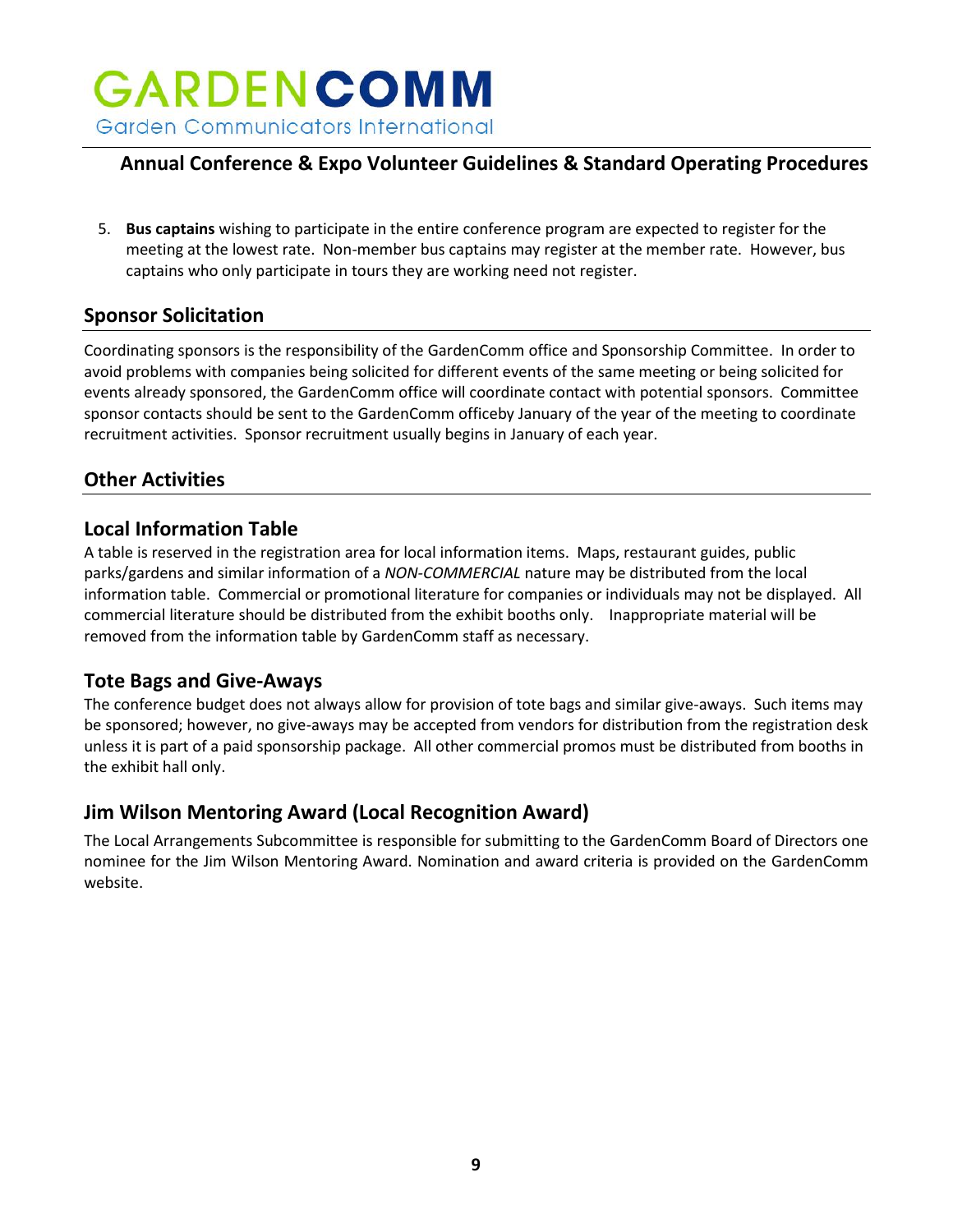

#### Annual Conference & Expo Volunteer Guidelines & Standard Operating Procedures

### GardenComm Annual Conference & Expo Host City Invitation [Appendix A]

| Host invitation submitted by                                                                |
|---------------------------------------------------------------------------------------------|
|                                                                                             |
|                                                                                             |
|                                                                                             |
|                                                                                             |
|                                                                                             |
|                                                                                             |
| Tentative Committee Members (Names/Organizations)                                           |
|                                                                                             |
|                                                                                             |
|                                                                                             |
| What sites/tours would be of interest to GardenComm members?                                |
|                                                                                             |
|                                                                                             |
| Are there any special incentives being offered GardenComm?                                  |
|                                                                                             |
|                                                                                             |
| Please describe why you feel GardenComm members would benefit from visiting your host site: |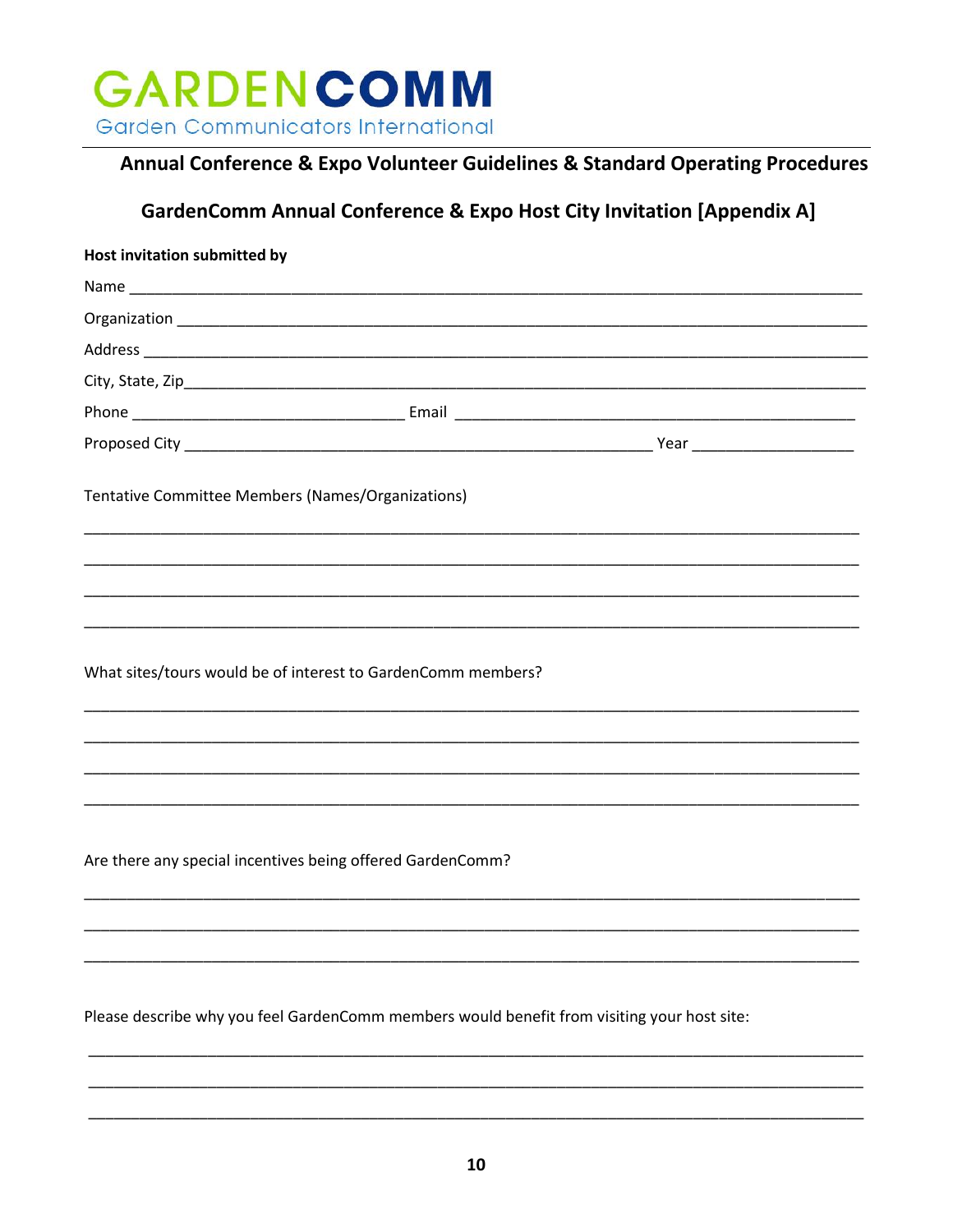

#### **Annual Conference & Expo Volunteer Guidelines & Standard Operating Procedures**

#### **GardenComm Annual Conference & Expo Sample Schedule [Appendix B]**

\_\_\_\_\_\_\_\_\_\_\_\_\_\_\_\_\_\_\_\_\_\_\_\_\_\_\_\_\_\_\_\_\_\_\_\_\_\_\_\_\_\_\_\_\_\_\_\_\_\_\_\_\_\_\_\_\_\_\_\_\_\_\_\_\_\_\_\_\_\_\_\_\_\_\_\_\_\_\_\_\_\_\_\_\_\_\_\_\_\_\_

| <b>Time</b> | <b>Thursday</b>  | <b>Friday</b>      | Saturday           | <b>Sunday</b>      | <b>Monday</b>      | <b>Tuesday</b> |
|-------------|------------------|--------------------|--------------------|--------------------|--------------------|----------------|
| 7:00AM      |                  |                    | <b>Early AM</b>    |                    |                    |                |
|             |                  |                    | <b>Photo Shoot</b> |                    |                    |                |
| 8:00AM      |                  |                    | <b>Story Tours</b> |                    |                    | Optional       |
|             |                  |                    |                    |                    |                    | Tour           |
|             |                  |                    |                    | Learning           | Learning           |                |
| 9:00AM      | <b>Executive</b> | <b>Board of</b>    |                    | <b>Session</b>     | <b>Session</b>     |                |
|             | Committee        | <b>Directors</b>   |                    |                    |                    |                |
| 10:00AM     | <b>Meeting</b>   | <b>Meeting</b>     |                    | Learning           | Learning           |                |
|             |                  |                    |                    | <b>Session</b>     | <b>Session</b>     |                |
| 11:00AM     |                  |                    |                    |                    |                    |                |
|             |                  |                    |                    | Learning           | <b>Closing</b>     |                |
| 12:00PM     | <b>Board of</b>  |                    |                    | <b>Session</b>     | <b>Keynote</b>     |                |
|             | <b>Directors</b> |                    |                    |                    |                    |                |
| 1:00PM      | <b>Meeting</b>   | Regional           | <b>Opening</b>     |                    |                    |                |
|             |                  | <b>Meetings</b>    | <b>Keynote</b>     | <b>Story Tours</b> | <b>Story Tours</b> |                |
| 2:00PM      |                  | <b>First Timer</b> | <b>Business</b>    |                    |                    |                |
|             |                  | <b>Meeting</b>     | <b>Meeting</b>     |                    |                    |                |
| 3:00PM      |                  |                    | Roundtables        |                    |                    |                |
|             |                  |                    |                    |                    |                    |                |
| 4:00PM      |                  | <b>Expo Hours</b>  | <b>Expo Hours</b>  |                    |                    |                |
|             |                  |                    |                    |                    |                    |                |
| 5:00PM      |                  |                    |                    |                    |                    |                |
|             |                  |                    |                    |                    |                    |                |
| 6:00PM      |                  |                    |                    | <b>Evening</b>     |                    |                |
|             |                  |                    |                    | Event              |                    |                |
| 7:00PM      |                  |                    |                    | (if funded)        | <b>Awards</b>      |                |
|             |                  |                    |                    |                    | <b>Dinner</b>      |                |
| 8:00PM      |                  |                    |                    |                    |                    |                |
|             |                  |                    |                    |                    |                    |                |
| 9:00PM      |                  |                    |                    |                    | <b>After Party</b> |                |
|             |                  |                    |                    |                    | (if funded)        |                |
| 10:00PM     |                  |                    |                    |                    |                    |                |
|             |                  |                    |                    |                    |                    |                |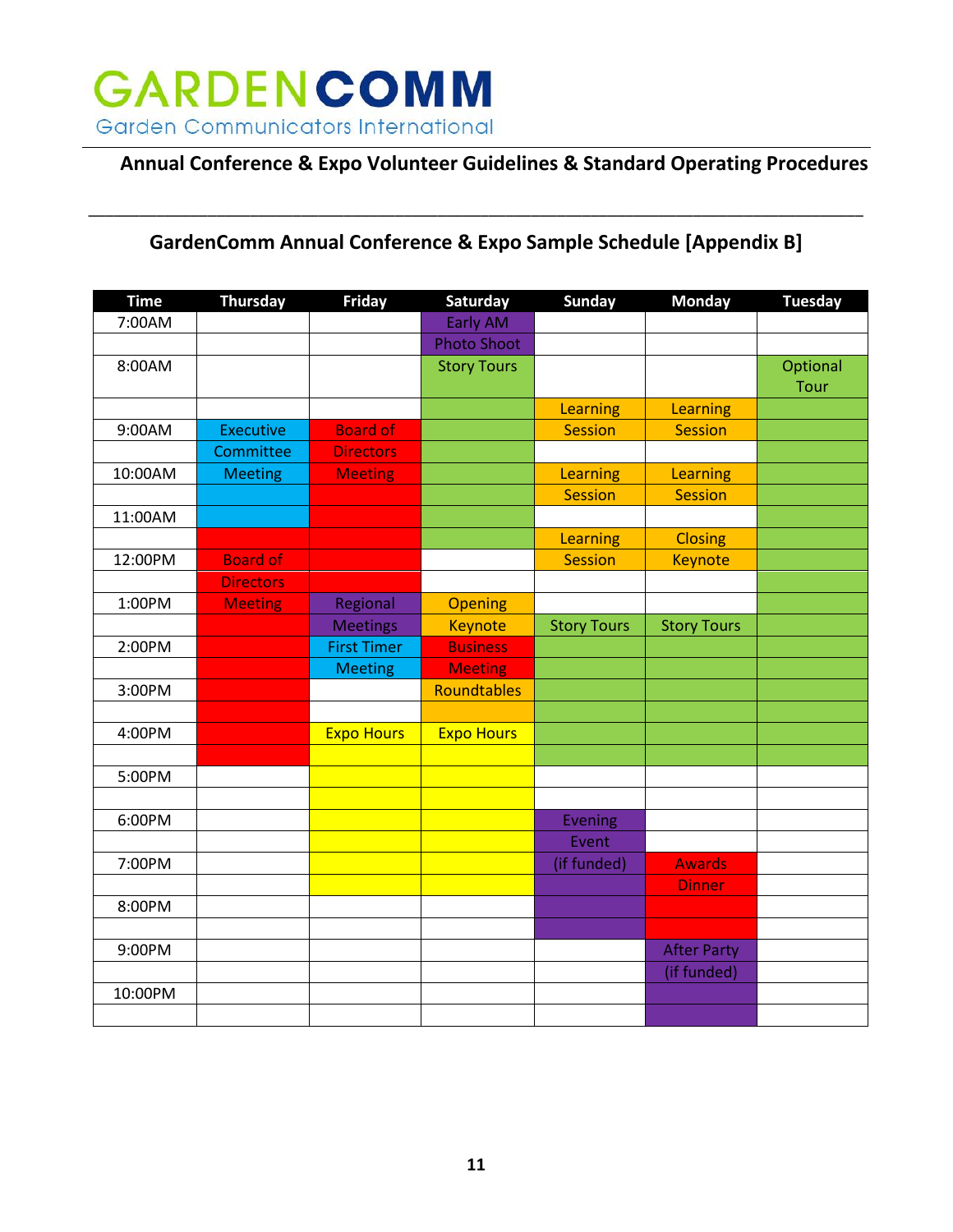

#### **Annual Conference & Expo Volunteer Guidelines & Standard Operating Procedures**

#### **GardenComm Annual Conference & Expo Timeline [Appendix C]** *Based on August Meeting Date*

| <b>Four Years Prior to the Event</b>  |                                                                                                                                                                                                                     |  |  |  |  |  |
|---------------------------------------|---------------------------------------------------------------------------------------------------------------------------------------------------------------------------------------------------------------------|--|--|--|--|--|
| December                              | Submit host city application to Executive Director                                                                                                                                                                  |  |  |  |  |  |
| <b>Three Years Prior to the Event</b> |                                                                                                                                                                                                                     |  |  |  |  |  |
| February                              | Board of Directors selects meeting city pending acceptable hotel negotiations by<br>staff                                                                                                                           |  |  |  |  |  |
| February                              | Staff negotiates with hotel facilities                                                                                                                                                                              |  |  |  |  |  |
| Two Years Prior to the Event          |                                                                                                                                                                                                                     |  |  |  |  |  |
| February                              | Board approves hotel recommendation and finalizes city selection                                                                                                                                                    |  |  |  |  |  |
| April                                 | City selection advertised in membership directory                                                                                                                                                                   |  |  |  |  |  |
| August                                | Local Arrangements Subcommittee organized                                                                                                                                                                           |  |  |  |  |  |
| One Year Prior to the Event           |                                                                                                                                                                                                                     |  |  |  |  |  |
| December                              | Local Arrangements Subcommittee investigates local tour options                                                                                                                                                     |  |  |  |  |  |
| August                                | Local Arrangements Committee invitation presented to members at preceding Annual<br>Conference Business Meeting/Awards & Honors Dinner                                                                              |  |  |  |  |  |
| October                               | Call for Presentation Proposals Released                                                                                                                                                                            |  |  |  |  |  |
| December                              | Volunteer presentation offers collected by the Program Chair                                                                                                                                                        |  |  |  |  |  |
| December                              | Local Arrangements Committee chair submits program recommendations and tour<br>suggestions to Program Chair & GardenComm staff                                                                                      |  |  |  |  |  |
| <b>Year of the Event</b>              |                                                                                                                                                                                                                     |  |  |  |  |  |
| January                               | Program Committee chair, Local Arrangements Committee Chair and Executive<br>Director negotiate conference time schedule. Program Committee chair assembles<br>recommended program for review by Board of Directors |  |  |  |  |  |
| February                              | Board of Directors reviews proposed program outline for sessions & story tours<br>Exhibitor marketing materials released<br>Sponsor marketing materials released                                                    |  |  |  |  |  |